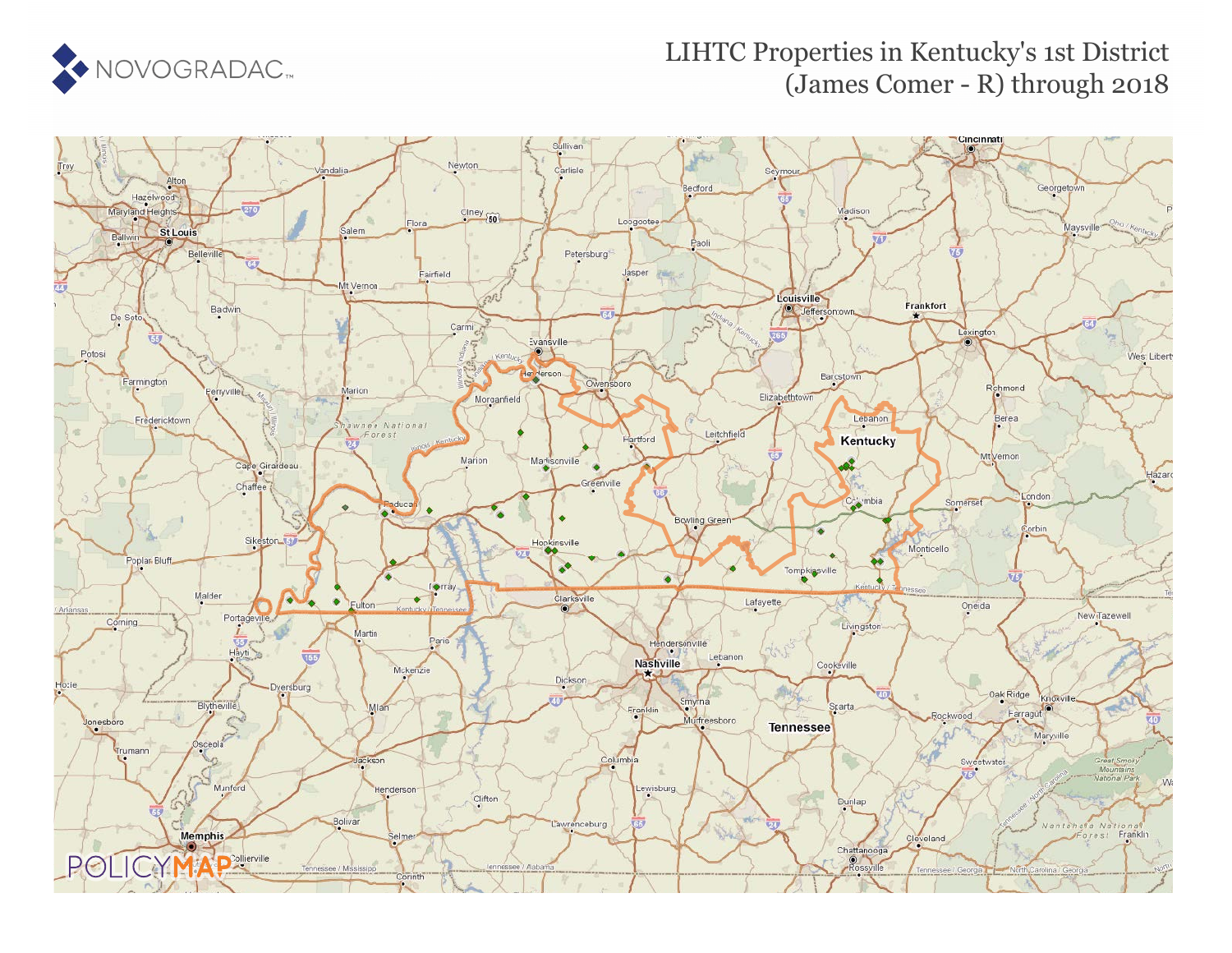| <b>Project Name</b>                        | <b>Address</b>                       | <b>City</b>         | <b>State</b> | <b>Zip Code</b> | Nonprofit<br><b>Sponsor</b> | <b>Allocation</b><br>Year | <b>Annual</b><br><b>Allocated</b><br><b>Amount</b> | <b>Year Placed</b><br>in Service | <b>Construction Type</b>        | <b>Total</b><br><b>Units</b> | Low<br><b>Income</b><br><b>Units</b> | <b>Rent or</b><br><b>Income</b><br><b>Ceiling</b> | <b>Credit</b><br>Percentage                 | Tax-<br><b>Exempt</b><br><b>Bond</b> | <b>HUD Multi-</b><br>Family<br><b>Financing/Rental</b><br><b>Assistance</b> |
|--------------------------------------------|--------------------------------------|---------------------|--------------|-----------------|-----------------------------|---------------------------|----------------------------------------------------|----------------------------------|---------------------------------|------------------------------|--------------------------------------|---------------------------------------------------|---------------------------------------------|--------------------------------------|-----------------------------------------------------------------------------|
| <b>BEAVER DAM VILLAGE</b>                  | <b>ROCHESTER</b><br><b>ROAD</b>      | BEAVER DAM          | KY           | 42320           | No                          | Insufficient<br>Data      | \$500,000                                          | 2015                             | Acquisition and Rehab 40        |                              | 40                                   | 50% AMGI                                          | 70 % present No value                       |                                      | No                                                                          |
| ROYAL ARMS<br><b>APARTMENTS</b>            | <b>ROYAL ARMS</b><br>LANE            | <b>ELKTON</b>       | KY           | 42220           | No                          | Insufficient<br>Data      | \$449,448                                          | 2015                             | Acquisition and Rehab 48        |                              | 48                                   | 50% AMGI                                          | <b>Both 30%</b><br>and 70%<br>present value | No                                   | No                                                                          |
| <b>ALCO APARTMENTS</b>                     | <b>MONCRIEF</b><br><b>STREET</b>     | <b>SCOTTSVILLE</b>  | KY           | 42164-1667      | No                          | 2014                      | \$430,604                                          | 2016                             | Acquisition and Rehab 40        |                              | 40                                   | 50% AMGI                                          | <b>Both 30%</b><br>and 70%<br>present value | No                                   | No                                                                          |
| <b>FRIENDSHIP HOUSE</b><br>OF HOPKINSVILLE | <b>FAULKNER</b><br><b>DRIVE</b>      | <b>HOPKINSVILLE</b> | KY           | 42240           | No                          | 2014                      | \$503,631                                          | 2016                             | Acquisition and Rehab 61        |                              | 53                                   | 50% AMGI                                          | <b>Both 30%</b><br>and 70%<br>present value | No                                   | No                                                                          |
| WARM RESIDENCES II N. MCKINLEY             |                                      | <b>HENDERSON</b>    | KY           | 42420           | No                          | 2014                      | \$494,112                                          | 2016                             | <b>Acquisition and Rehab 32</b> |                              | 32                                   | 50% AMGI                                          | 70 % present No<br>value                    |                                      | No                                                                          |
| <b>WESTWOOD SENIOR</b><br>HOMES            | <b>WEST SEVENTH</b><br><b>STREET</b> | <b>HOPKINSVILLE</b> | KY           | 42240           | No                          | 2014                      | \$560,400                                          | 2016                             | Acquisition and Rehab 48        |                              | 47                                   | 50% AMGI                                          | <b>Both 30%</b><br>and 70%<br>present value | No                                   | No                                                                          |
| ALCO COUNTRY PLACE MAGNOLIA<br>2016        | <b>DRIVE</b>                         | <b>COLUMBIA</b>     | KY           | 42728-1848      | No                          | 2015                      | \$447,774                                          | 2017                             | Acquisition and Rehab 56        |                              | 56                                   | <b>50% AMGI</b>                                   | <b>Both 30%</b><br>and 70%<br>present value |                                      | No                                                                          |
| <b>BARON HILLS</b>                         | <b>APACHE</b><br><b>AVENUE</b>       | RUSSELL SPRINGS KY  |              | 42642-4165      | No                          | 2015                      | \$382,784                                          | 2017                             | <b>Acquisition and Rehab 24</b> |                              | 24                                   | 50% AMGI                                          | <b>Both 30%</b><br>and 70%<br>present value |                                      | No                                                                          |
| <b>CARTER COURT</b><br><b>APARTMENTS</b>   | M.O. LANE                            | TOMPKINSVILLE KY    |              | 42167           | No                          | 2017                      | \$1,120,706                                        | 2018                             | <b>Acquisition and Rehab 56</b> |                              | 56                                   | 50% AMGI                                          | <b>Both 30%</b><br>and 70%<br>present value |                                      | No                                                                          |
| <b>TREE TOP</b><br><b>APARTMENTS</b>       | <b>TREE TOP</b><br><b>DRIVE</b>      | <b>EDMONTON</b>     | KY           | 42129           | No                          | 2017                      | \$908,090                                          | 2018                             | Acquisition and Rehab 48        |                              | 48                                   | 50% AMGI                                          | <b>Both 30%</b><br>and 70%<br>present value |                                      | No                                                                          |
| ALBANY COMMONS II<br><b>APTS - PROJECT</b> | 34-37 NOLAN ST ALBANY                |                     | KY           |                 |                             | Insufficient<br>Data      | \$0                                                | Insufficient<br>Data             | Not Indicated                   | 11                           | $\bf{0}$                             |                                                   | Not<br>Indicated                            |                                      |                                                                             |
| <b>HEARON DUPLEX I</b>                     | <b>ASHLEY AVE.</b>                   | CAMPBELLSVILLE KY   |              | 42718           | $\mathbf {No}$              | 1990                      | $\$0$                                              | 1990                             | Acquisition and Rehab 2         |                              | $\boldsymbol{2}$                     | 50% AMGI                                          | $30\,\%$ present $\,$ No value              |                                      | $\rm \bf No$                                                                |
| <b>HEARON DUPLEX II</b>                    | <b>ASHLEY AVE.</b>                   | CAMPBELLSVILLE KY   |              | 42718           | $\rm\thinspace No$          | 1991                      | \$0                                                | 1991                             | Acquisition and Rehab 2         |                              | $\mathbf{2}$                         | 50% AMGI                                          | $30\,\%$ present $\,$ No value              |                                      | $\mathbf{N}\mathbf{o}$                                                      |

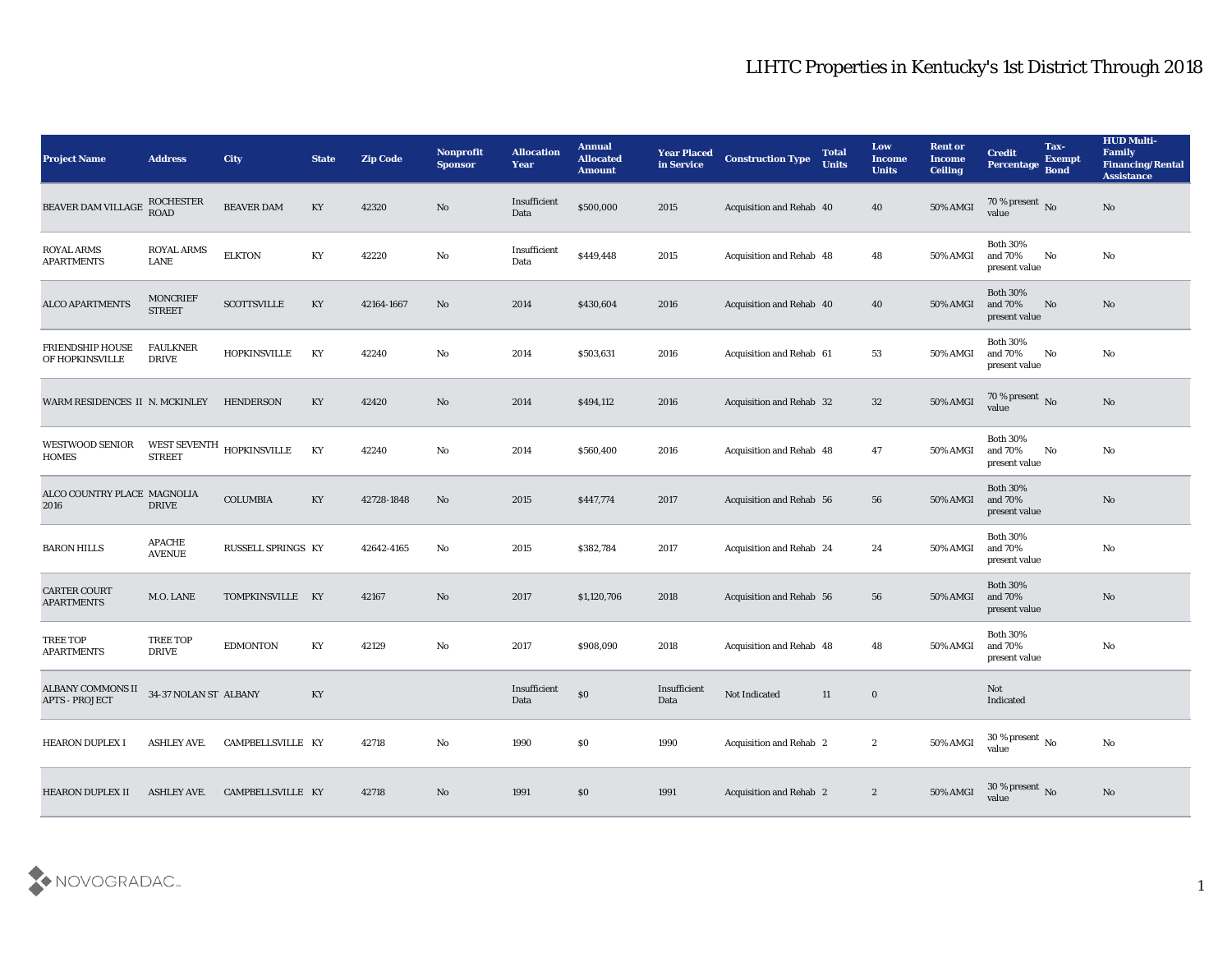| <b>Project Name</b>                          | <b>Address</b>                       | <b>City</b>                      | <b>State</b> | <b>Zip Code</b> | Nonprofit<br><b>Sponsor</b> | <b>Allocation</b><br><b>Year</b> | <b>Annual</b><br><b>Allocated</b><br><b>Amount</b> | <b>Year Placed</b><br>in Service | <b>Construction Type</b> | <b>Total</b><br><b>Units</b> | Low<br><b>Income</b><br><b>Units</b> | <b>Rent or</b><br><b>Income</b><br><b>Ceiling</b> | <b>Credit</b><br>Percentage Bond  | Tax-<br><b>Exempt</b> | <b>HUD Multi-</b><br>Family<br><b>Financing/Rental</b><br><b>Assistance</b> |
|----------------------------------------------|--------------------------------------|----------------------------------|--------------|-----------------|-----------------------------|----------------------------------|----------------------------------------------------|----------------------------------|--------------------------|------------------------------|--------------------------------------|---------------------------------------------------|-----------------------------------|-----------------------|-----------------------------------------------------------------------------|
| 109 ROLAND ST                                |                                      | 109 ROLAND ST CAMPBELLSVILLE KY  |              | 42718           |                             | 1991                             | \$0                                                | 1992                             | Not Indicated            | $\boldsymbol{2}$             | $\boldsymbol{2}$                     |                                                   | Not<br>Indicated                  |                       |                                                                             |
| 221 VINTAGE LN                               |                                      | 221 VINTAGE LN CAMPBELLSVILLE KY |              | 42718           |                             | 1991                             | $\$0$                                              | 1992                             | Not Indicated            | $\mathbf{2}$                 | $\boldsymbol{2}$                     |                                                   | <b>Not</b><br>Indicated           |                       |                                                                             |
| <b>MULTIPLE OWNERS</b>                       | PHILLIPS DR.                         | CAMPBELLSVILLE KY                |              | 42718           | No                          | 1992                             | \$0\$                                              | 1992                             | Acquisition and Rehab 12 |                              | 10                                   | 50% AMGI                                          | Not<br>Indicated                  | No                    | No                                                                          |
| 313 THARP DR                                 |                                      | 313 THARP DR CAMPBELLSVILLE KY   |              | 42718           |                             | 1992                             | $\$0$                                              | 1992                             | Not Indicated            | $\mathbf{2}$                 | $\boldsymbol{2}$                     |                                                   | Not<br>Indicated                  |                       |                                                                             |
| <b>CLINTON TERRACE</b><br>APTS               | 100 W WATER<br>${\rm ST}$            | <b>ALBANY</b>                    | KY           | 42602           |                             | 1991                             | \$0\$                                              | 1993                             | Not Indicated            | 24                           | 24                                   |                                                   | Not<br>Indicated                  |                       |                                                                             |
| PEMBROKE SENIOR<br><b>APTS (SHELBYVILLE)</b> | 113 E CHERRY<br><b>ST</b>            | <b>PEMBROKE</b>                  | KY           | 42266           |                             | 1993                             | \$0                                                | 1993                             | Not Indicated            | $\boldsymbol{2}$             | $\boldsymbol{2}$                     |                                                   | Not<br>Indicated                  |                       |                                                                             |
| HICKMAN MANOR<br><b>APTS PHASE I</b>         | <b>1706 UNION</b><br><b>CITY HWY</b> | <b>HICKMAN</b>                   | KY           | 42050           | No                          | 1993                             | $\$0$                                              | 1993                             | New Construction         | 16                           | 16                                   | 50% AMGI                                          | Not<br>Indicated                  | No                    | No                                                                          |
| PEMBROKE SENIOR<br><b>APARTMENTS</b>         | E. CHERRY ST. PEMBROKE               |                                  | KY           | 40066           | No                          | 1992                             | \$22,496                                           | 1993                             | Acquisition and Rehab 16 |                              | 16                                   | 50% AMGI                                          | 30 % present $\bar{N}$ o<br>value |                       | No                                                                          |
| <b>CRESTVIEW</b><br><b>APARTMENTS</b>        | EAST 4TH ST.                         | ARLINGTON                        | KY           | 42056           | No                          | 1993                             | \$16,690                                           | 1993                             | Acquisition and Rehab 12 |                              | 12                                   | 50% AMGI                                          | Not<br>Indicated                  | No                    | No                                                                          |
| <b>JOHNATHON</b><br><b>APARTMENTS</b>        | <b>ASHLEY DR.</b>                    | CAMPBELLSVILLE KY                |              | 42719           | No                          | 1993                             | $\$0$                                              | 1994                             | Acquisition and Rehab 20 |                              | 20                                   | 50% AMGI                                          | Not<br>Indicated                  | $\rm No$              | No                                                                          |
| 115 ASHLEY AVE                               |                                      | 115 ASHLEY AVE CAMPBELLSVILLE KY |              | 42718           | No                          | 1993                             | $\$0$                                              | 1994                             | Acquisition and Rehab 4  |                              | $\overline{4}$                       | 50% AMGI                                          | Not<br>Indicated                  | No                    | No                                                                          |
| MONROE VILLAGE<br><b>SENIOR APTS</b>         | <b>820 CAPP</b><br><b>HARLAN RD</b>  | TOMPKINSVILLE KY                 |              | 42167           | $\rm\thinspace No$          | 1993                             | $\$0$                                              | 1994                             | New Construction         | 24                           | 24                                   | 50% AMGI                                          | Not<br>Indicated                  | $\rm No$              | $\mathbf{N}\mathbf{o}$                                                      |
| CRYSTAL SPRINGS<br><b>APARTMENTS</b>         | MAPLE ST.                            | RUSSELL SPRINGS KY               |              | 42642           | $\rm\thinspace No$          | 1993                             | \$0                                                | 1994                             | Acquisition and Rehab 24 |                              | 24                                   | 50% AMGI                                          | Not<br>Indicated                  | $\mathbf {No}$        | $\rm\thinspace No$                                                          |

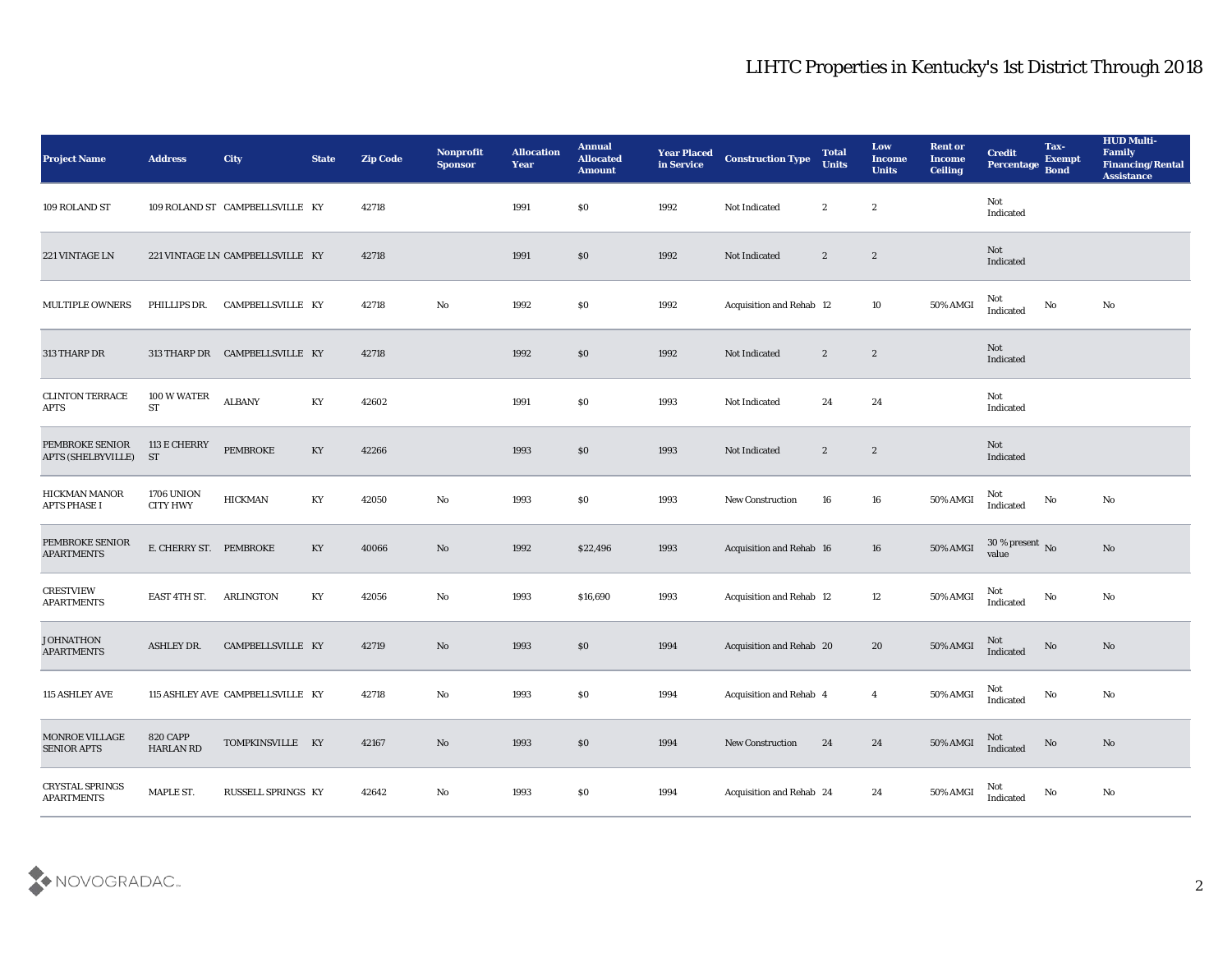| <b>Project Name</b>                                             | <b>Address</b>                                                                                   | <b>City</b>                      | <b>State</b> | <b>Zip Code</b> | Nonprofit<br><b>Sponsor</b> | <b>Allocation</b><br><b>Year</b> | <b>Annual</b><br><b>Allocated</b><br><b>Amount</b> | <b>Year Placed</b><br>in Service | <b>Construction Type</b> | <b>Total</b><br><b>Units</b> | Low<br><b>Income</b><br><b>Units</b> | <b>Rent or</b><br><b>Income</b><br><b>Ceiling</b> | <b>Credit</b><br>Percentage Bond       | Tax-<br><b>Exempt</b> | <b>HUD Multi-</b><br>Family<br><b>Financing/Rental</b><br><b>Assistance</b> |
|-----------------------------------------------------------------|--------------------------------------------------------------------------------------------------|----------------------------------|--------------|-----------------|-----------------------------|----------------------------------|----------------------------------------------------|----------------------------------|--------------------------|------------------------------|--------------------------------------|---------------------------------------------------|----------------------------------------|-----------------------|-----------------------------------------------------------------------------|
| 123 ASHLEY AVE                                                  |                                                                                                  | 123 ASHLEY AVE CAMPBELLSVILLE KY |              | 42718           |                             | 1994                             | $\$0$                                              | 1994                             | Not Indicated            | $\boldsymbol{2}$             | $\boldsymbol{2}$                     |                                                   | Not<br>Indicated                       |                       |                                                                             |
| PEMBROKE<br><b>APARTMENTS</b>                                   | W. CHERRY ST. PEMBROKE                                                                           |                                  | KY           | 40066           | No                          | 1993                             | \$0                                                | 1994                             | Acquisition and Rehab 24 |                              | 24                                   | 50% AMGI                                          | $30\,\%$ present $\,$ No $\,$<br>value |                       | No                                                                          |
| <b>LOGAN HEIGHTS</b><br><b>APARTMENTS</b>                       | W. NINTH ST.                                                                                     | RUSSELLVILLE                     | KY           | 42276           | No                          | 1992                             | \$0                                                | 1994                             | Acquisition and Rehab 24 |                              | 24                                   | 50% AMGI                                          | 30 % present $\,$ No $\,$<br>value     |                       | No                                                                          |
| <b>DIXON MANOR</b><br><b>APARTMENTS</b>                         | <b>HIGHWAY 41 A</b><br><b>SOUTH</b>                                                              | <b>DIXON</b>                     | KY           | 42409           | No                          | 1994                             | \$0                                                | 1995                             | Acquisition and Rehab 20 |                              | 20                                   | 50% AMGI                                          | $30\,\%$ present $\,$ No value         |                       | No                                                                          |
| <b>SADDLEBROOK</b><br>APARTMENTS, PHASE I DR.                   | SADDLEBROOK                                                                                      | <b>HENDERSON</b>                 | KY           | 42420           | No                          | 1993                             | \$0                                                | 1995                             | Acquisition and Rehab 40 |                              | 40                                   | 50% AMGI                                          | 30 % present $\,$ No $\,$<br>value     |                       | No                                                                          |
| <b>SADDLEBROOK</b><br>APARTMENTS, PHASE<br>П                    | $\begin{minipage}{.4\linewidth} \textbf{SADDLEBROOK} & \textbf{HENDERSON} \end{minipage}$<br>DR. |                                  | KY           | 42420           | No                          | 1994                             | \$0                                                | 1995                             | Acquisition and Rehab 40 |                              | 40                                   | 50% AMGI                                          | 30 % present $\,$ No $\,$<br>value     |                       | No                                                                          |
| <b>STOCKTON</b><br><b>APARTMENTS</b>                            | ROGERS ST.                                                                                       | <b>EDMONTON</b>                  | KY           | 42129           | No                          | 1993                             | $\$0$                                              | 1995                             | Acquisition and Rehab 20 |                              | 20                                   | <b>50% AMGI</b>                                   | $30\,\%$ present $_{\rm{No}}$          |                       | No                                                                          |
| <b>AGAPE - WESTERN</b><br><b>KENTUCKY</b>                       | 378 QUAIL RUN MAYFIELD                                                                           |                                  | KY           | 42066           | Yes                         | 1994                             | \$30,739                                           | 1995                             | Acquisition and Rehab 12 |                              | 12                                   | $50\%$ AMGI                                       | Not<br>Indicated                       | No                    | No                                                                          |
| <b>AGAPE PROJECT -</b><br>FULTON                                | MAIDEN ST.                                                                                       | <b>FULTON</b>                    | KY           | 42041           | Yes                         | 1995                             | \$0                                                | 1996                             | Acquisition and Rehab 6  |                              | $6\phantom{.}6$                      | <b>50% AMGI</b>                                   | $70\,\%$ present $\,$ No value         |                       | No                                                                          |
| <b>ANGEL MANOR</b><br><b>APARTMENTS</b>                         | <b>BURKESVILLE</b><br>ST.                                                                        | <b>COLUMBIA</b>                  | KY           | 42728           | No                          | 1991                             | \$0                                                | 1992                             | Acquisition and Rehab 24 |                              | 24                                   | 50% AMGI                                          | Not<br>Indicated                       | $\rm \bf No$          | No                                                                          |
| <b>BLANCHARD MANOR</b><br><b>APARTMENTS</b>                     | COOPER AVE.                                                                                      | <b>BEAVER DAM</b>                | KY           | 42320           | No                          | 1991                             | $\$0$                                              | 1992                             | Acquisition and Rehab 12 |                              | 12                                   | 50% AMGI                                          | 30 % present No<br>value               |                       | No                                                                          |
| <b>CAMPBELLSVILLE</b><br><b>AIRVIEW</b><br><b>APARTMENTS I</b>  |                                                                                                  | HIGH PINE DR. CAMPBELLSVILLE KY  |              | 42718           | $\mathbf{N}\mathbf{o}$      | 1991                             | $\$0$                                              | 1992                             | Acquisition and Rehab 16 |                              | ${\bf 16}$                           | 50% AMGI                                          | $30\,\%$ present $\,$ No $\,$<br>value |                       | $\mathbf{N}\mathbf{o}$                                                      |
| <b>CAMPBELLSVILLE</b><br><b>AIRVIEW</b><br><b>APARTMENTS II</b> |                                                                                                  | HIGH PINE DR. CAMPBELLSVILLE KY  |              | 42718           | No                          | 1991                             | \$0\$                                              | 1992                             | Acquisition and Rehab 20 |                              | 20                                   | 50% AMGI                                          | 30 % present $\overline{N_0}$<br>value |                       | No                                                                          |

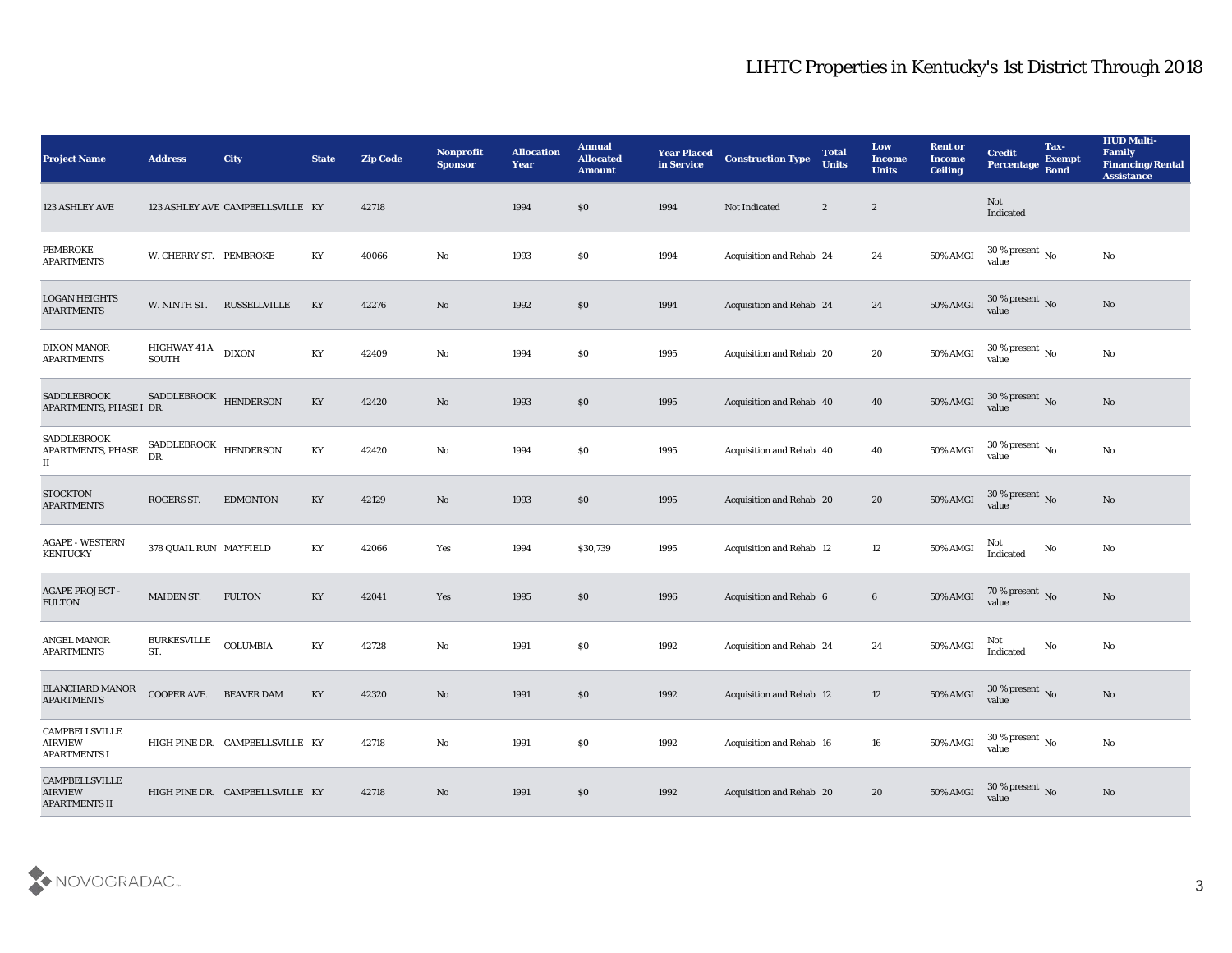| <b>Project Name</b>                          | <b>Address</b>                | City                | <b>State</b>           | <b>Zip Code</b> | Nonprofit<br><b>Sponsor</b> | <b>Allocation</b><br><b>Year</b> | <b>Annual</b><br><b>Allocated</b><br><b>Amount</b> | <b>Year Placed</b><br>in Service | <b>Construction Type</b>              | <b>Total</b><br><b>Units</b> | Low<br><b>Income</b><br><b>Units</b> | <b>Rent or</b><br><b>Income</b><br><b>Ceiling</b> | <b>Credit</b><br>Percentage Bond         | Tax-<br><b>Exempt</b> | <b>HUD Multi-</b><br>Family<br><b>Financing/Rental</b><br><b>Assistance</b> |
|----------------------------------------------|-------------------------------|---------------------|------------------------|-----------------|-----------------------------|----------------------------------|----------------------------------------------------|----------------------------------|---------------------------------------|------------------------------|--------------------------------------|---------------------------------------------------|------------------------------------------|-----------------------|-----------------------------------------------------------------------------|
| HAZEL APARTMENTS CENTER ST.                  |                               | <b>HAZEL</b>        | KY                     | 42049           | No                          | 1991                             | $\$0$                                              | 1992                             | <b>Acquisition and Rehab 12</b>       |                              | 12                                   | 50% AMGI                                          | Not<br>Indicated                         | No                    | No                                                                          |
| UNIVERSITY HEIGHTS<br><b>APARTMENTS</b>      | CAMPBELL ST. MURRAY           |                     | KY                     | 42071           | No                          | 1995                             | \$0                                                | 1996                             | Both New Construction 24<br>and $A/R$ |                              | 24                                   | 50% AMGI                                          | 30 % present $\sqrt{\ }$<br>value        |                       | $\mathbf{N}\mathbf{o}$                                                      |
| <b>AGAPE PROJECT -</b><br><b>LIVINGSTON</b>  | NANCY DR.                     | <b>GRAND RIVERS</b> | KY                     | 42045           | Yes                         | 1995                             | \$0                                                | 1996                             | <b>Acquisition and Rehab 3</b>        |                              | 3                                    | 50% AMGI                                          | Not<br>$\operatorname{Indicated}$        | No                    | $\rm\thinspace No$                                                          |
| HENDERSON STATION WASHINGTON<br>$\mathbf{I}$ | ST.                           | <b>HENDERSON</b>    | KY                     | 42420           | No                          | 1995                             | \$0\$                                              | 1997                             | Acquisition and Rehab 30              |                              | 30                                   | 50% AMGI                                          | $30\,\%$ present $\,$ No value           |                       | $\mathbf{N}\mathbf{o}$                                                      |
| HENDERSON STATION<br>$\rm II$                | CENTER ST.                    | <b>HENDERSON</b>    | KY                     | 42420           | Yes                         | 1995                             | \$0                                                | 1997                             | Acquisition and Rehab 30              |                              | 30                                   | 50% AMGI                                          | 30 % present $\,$ No $\,$<br>value       |                       | $\rm\thinspace No$                                                          |
| <b>HENLEY PARK</b><br><b>APARTMENTS</b>      | HENLEY CT.                    | <b>CLINTON</b>      | KY                     | 42031           | No                          | 1996                             | $\$0$                                              | 1997                             | <b>Acquisition and Rehab 22</b>       |                              | 22                                   | $50\%$ AMGI                                       | $30\,\%$ present $_{\, \rm No}$<br>value |                       | No                                                                          |
| <b>CAMBRIDGE POINTE</b><br><b>APARTMENTS</b> | ZION RD.                      | <b>HENDERSON</b>    | KY                     | 42420           | Yes                         | 1996                             | \$0                                                | 1998                             | Acquisition and Rehab 48              |                              | 48                                   | 50% AMGI                                          | 30 % present $\,$ No $\,$<br>value       |                       | No                                                                          |
| <b>MAYFIELD MANOR</b><br><b>APARTMENTS</b>   | E. JAMES ST.                  | <b>MAYFIELD</b>     | KY                     | 42066           | No                          | 1997                             | \$0                                                | 1998                             | <b>Acquisition and Rehab 24</b>       |                              | 24                                   | <b>50% AMGI</b>                                   | 30 % present $\sqrt{\ }$ No<br>value     |                       | $\mathbf{N}\mathbf{o}$                                                      |
| <b>SAND LANE MANOR</b>                       | SAND LN.                      | <b>HENDERSON</b>    | KY                     | 42420           | Yes                         | 1996                             | \$0                                                | 1998                             | Acquisition and Rehab 24              |                              | 24                                   | 50% AMGI                                          | 30 % present $\,$ No $\,$<br>value       |                       | $\mathbf{N}\mathbf{o}$                                                      |
| <b>SOUTHERN VILLA</b><br><b>APARTMENTS</b>   | HIGHLAND<br>LICK RD.          | RUSSELLVILLE        | KY                     | 42276           | No                          | 1996                             | $\$0$                                              | 1998                             | Both New Construction 32<br>and $A/R$ |                              | 32                                   | <b>50% AMGI</b>                                   | $30\,\%$ present $\,$ No value           |                       | No                                                                          |
| <b>JETTON SCHOOL</b><br><b>APARTMENTS</b>    | <b>WALTER</b><br>JETTON BLVD. | <b>PADUCAH</b>      | KY                     | 42001           | No                          | 1998                             | \$87,972                                           | 1999                             | Both New Construction 21<br>and $A/R$ |                              | 20                                   | 50% AMGI                                          | 30 % present $\,$ No $\,$<br>value       |                       | $\rm\thinspace No$                                                          |
| <b>LEGION MANOR</b><br><b>APARTMENTS</b>     | CADIZ ST.                     | PRINCETON           | KY                     | 42445           | $\rm\thinspace No$          | 1998                             | $\$0$                                              | 1999                             | Acquisition and Rehab 20              |                              | ${\bf 20}$                           | 50% AMGI                                          | $30\,\%$ present $\,$ No value           |                       | $\rm \bf No$                                                                |
| ALBANY COMMONS II<br>APARTMENTS -<br>PROJECT | <b>NOLAN ST.</b>              | ALBANY              | $\mathbf{K}\mathbf{Y}$ | 42602           | $\mathbf {No}$              | 1998                             | \$23,880                                           | 1999                             | Acquisition and Rehab 12              |                              | $12\,$                               | 50% AMGI                                          | Not<br>Indicated                         | $\rm \bf No$          | $\mathbf {No}$                                                              |

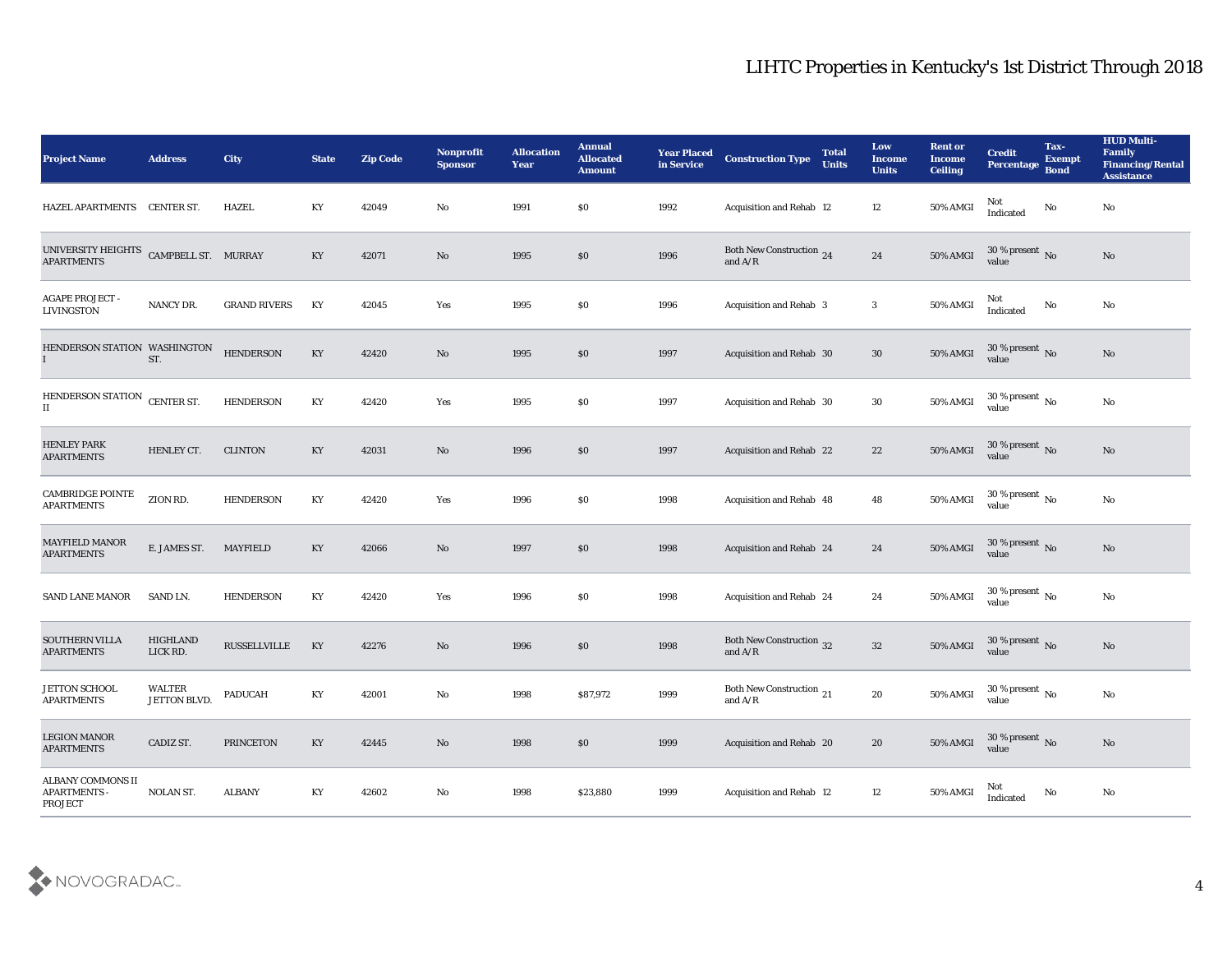| <b>Project Name</b>                                  | <b>Address</b>              | City                | <b>State</b> | <b>Zip Code</b> | Nonprofit<br><b>Sponsor</b> | <b>Allocation</b><br>Year | <b>Annual</b><br><b>Allocated</b><br><b>Amount</b> | <b>Year Placed</b><br>in Service | <b>Construction Type</b>              | <b>Total</b><br><b>Units</b> | Low<br><b>Income</b><br><b>Units</b> | <b>Rent or</b><br><b>Income</b><br><b>Ceiling</b> | <b>Credit</b><br>Percentage Bond     | Tax-<br><b>Exempt</b> | <b>HUD Multi-</b><br><b>Family</b><br><b>Financing/Rental</b><br><b>Assistance</b> |
|------------------------------------------------------|-----------------------------|---------------------|--------------|-----------------|-----------------------------|---------------------------|----------------------------------------------------|----------------------------------|---------------------------------------|------------------------------|--------------------------------------|---------------------------------------------------|--------------------------------------|-----------------------|------------------------------------------------------------------------------------|
| <b>ALBANY SINGLE</b><br><b>FAMILY PROJECT</b>        | ROUTE 1, BOX<br>1034        | <b>ALBANY</b>       | KY           | 42602           | Yes                         | 1998                      | $\$0$                                              | 2000                             | <b>Acquisition and Rehab 23</b>       |                              | 23                                   | $50\%$ AMGI                                       | 70 % present No<br>value             |                       | $\mathbf{N}\mathbf{o}$                                                             |
| MAYFIELD MANOR II<br><b>APARTMENTS</b>               | <b>INDIANA ST.</b>          | <b>MAYFIELD</b>     | KY           | 42066           | No                          | 1999                      | $\$0$                                              | 2000                             | Both New Construction 24<br>and $A/R$ |                              | 23                                   | 50% AMGI                                          | 30 % present $\,$ No $\,$<br>value   |                       | No                                                                                 |
| <b>COTTAGES OF</b><br><b>HENDERSON</b>               | ARBOR DR.                   | <b>HENDERSON</b>    | KY           | 42420           | No                          | 2000                      | \$0                                                | 2000                             | Acquisition and Rehab 96              |                              | 96                                   | 50% AMGI                                          | 30 % present No<br>value             |                       | $\rm\thinspace No$                                                                 |
| <b>AUSTIN ACRES</b>                                  | PIN OAK DR.                 | <b>HOPKINSVILLE</b> | KY           | 42240           | No                          | 2000                      | \$0                                                | 2001                             | Acquisition and Rehab 32              |                              | 32                                   | 50% AMGI                                          | 30 % present $\,$ No $\,$<br>value   |                       | $\rm\thinspace No$                                                                 |
| <b>ELOISE FULLER</b><br><b>APARTMENTS</b>            | <b>WEST SOUTH</b><br>ST.    | <b>MAYFIELD</b>     | KY           | 42066           | No                          | 2000                      | \$300,065                                          | 2002                             | Acquisition and Rehab 46              |                              | 46                                   | 50% AMGI                                          | 30 % present No<br>value             |                       | $\rm\thinspace No$                                                                 |
| <b>MASON'S POINTE</b><br><b>APARTMENTS</b>           | ELM ST.                     | <b>HOPKINSVILLE</b> | KY           | 42241           | No                          | 2001                      | \$0                                                | 2002                             | <b>Acquisition and Rehab 40</b>       |                              | 40                                   | 50% AMGI                                          | 30 % present $\,$ No $\,$<br>value   |                       | No                                                                                 |
| PARKWAY SQUARE<br><b>APARTMENTS</b><br>(MEADOW WOOD) | 1001 AIRPORT<br>RD.         | ${\tt FULTON}$      | KY           | 42041           | No                          | 2001                      | \$48,085                                           | 2002                             | Both New Construction 24<br>and $A/R$ |                              | 24                                   | 50% AMGI                                          | $30\,\%$ present $\,$ No value       |                       | No                                                                                 |
| RIDGEWOOD<br><b>APARTMENTS</b>                       | <b>FILTER PLANT</b><br>RD.  | <b>FRANKLIN</b>     | KY           | 42134           | No                          | 2002                      | \$226,247                                          | 2003                             | Acquisition and Rehab 40              |                              | 40                                   | 50% AMGI                                          | 30 % present $\,$ No $\,$<br>value   |                       | $\rm\thinspace No$                                                                 |
| <b>KARP - CALDWELL</b><br><b>COUNTY</b>              | <b>MCGOODWIN</b><br>ST.     | PRINCETON           | KY           | 42445           | Yes                         | 2002                      | \$12,386                                           | 2004                             | <b>Acquisition and Rehab 2</b>        |                              | $\boldsymbol{2}$                     | 50% AMGI                                          | 70 % present $\sqrt{\ }$ No<br>value |                       | $\rm\thinspace No$                                                                 |
| <b>KARP - CHRISTIAN</b><br><b>COUNTY</b>             | <b>COLONETTE</b><br>DR.     | <b>HOPKINSVILLE</b> | KY           | 42240           | Yes                         | 2002                      | \$12,433                                           | 2004                             | <b>Acquisition and Rehab 2</b>        |                              | $\boldsymbol{2}$                     | 50% AMGI                                          | 70 % present $\,$ No $\,$<br>value   |                       | $\rm\thinspace No$                                                                 |
| <b>FOOTHILLS</b><br><b>SUBDIVISION</b>               | ELLIS RD.                   | <b>ALBANY</b>       | KY           | 42602           | Yes                         | 2002                      | \$399,844                                          | 2004                             | <b>Acquisition and Rehab 24</b>       |                              | 24                                   | <b>50% AMGI</b>                                   | Not<br>Indicated                     | No                    | No                                                                                 |
| <b>SANDY HILL</b><br><b>APARTMENTS</b>               | <b>CLEATON RD.</b>          | <b>CENTRAL CITY</b> | KY           | 42330           | Yes                         | 2003                      | \$0                                                | 2004                             | <b>New Construction</b>               | 29                           | 29                                   | 50% AMGI                                          | $30\,\%$ present $\,$ No value       |                       | $\mathbf {No}$                                                                     |
| FRANKLIN PLACE<br><b>SENIOR APTS</b>                 | 200 N<br><b>FRANKLIN ST</b> | PRINCETON           | KY           | 42445           | No                          | 2004                      | \$171,512                                          | 2005                             | <b>New Construction</b>               | 32                           | 32                                   | 50% AMGI                                          | $70\,\%$ present $\,$ No value       |                       | $\rm\thinspace No$                                                                 |

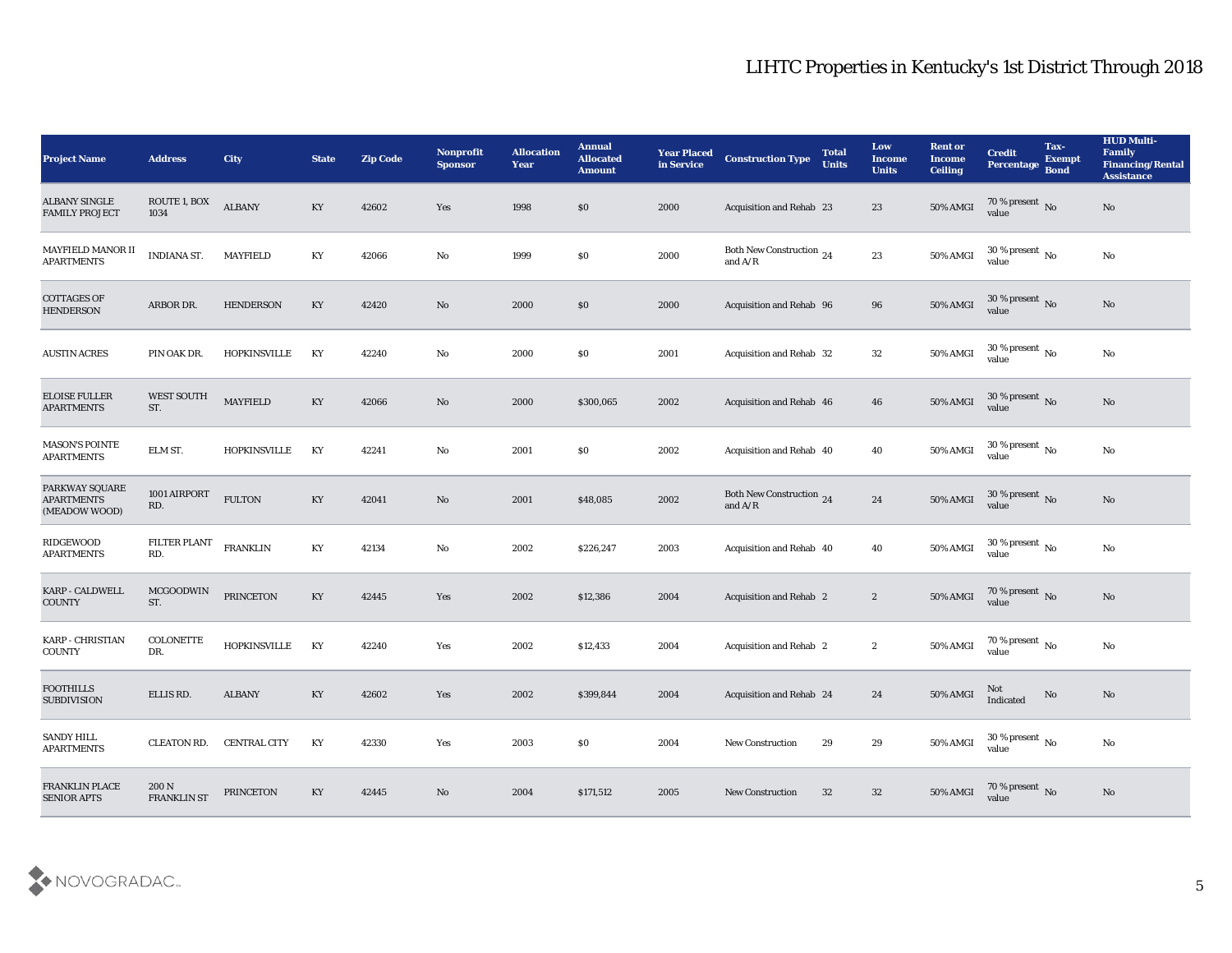| <b>Project Name</b>                                  | <b>Address</b>                   | City                | <b>State</b>           | <b>Zip Code</b> | Nonprofit<br><b>Sponsor</b> | <b>Allocation</b><br><b>Year</b> | <b>Annual</b><br><b>Allocated</b><br><b>Amount</b> | <b>Year Placed</b><br>in Service | <b>Construction Type</b>                                                          | <b>Total</b><br><b>Units</b> | Low<br><b>Income</b><br><b>Units</b> | <b>Rent or</b><br><b>Income</b><br><b>Ceiling</b> | <b>Credit</b><br>Percentage Bond            | Tax-<br><b>Exempt</b> | <b>HUD Multi-</b><br>Family<br><b>Financing/Rental</b><br><b>Assistance</b> |
|------------------------------------------------------|----------------------------------|---------------------|------------------------|-----------------|-----------------------------|----------------------------------|----------------------------------------------------|----------------------------------|-----------------------------------------------------------------------------------|------------------------------|--------------------------------------|---------------------------------------------------|---------------------------------------------|-----------------------|-----------------------------------------------------------------------------|
| <b>GREENWAY PLACE</b><br><b>APARTMENTS</b>           | <b>ELM STREET</b>                | <b>HOPKINSVILLE</b> | KY                     | 42240           | No                          | 2003                             | \$0                                                | 2005                             | Acquisition and Rehab 40                                                          |                              | 40                                   | 50% AMGI                                          | 30 % present $\,$ No $\,$<br>value          |                       | No                                                                          |
| <b>SADDLEBROOK</b><br>APARTMENTS, PHASE<br>$\rm III$ | SADDLEBROOK HENDERSON<br>DR.     |                     | KY                     | 42420           | Yes                         | 2004                             | \$370,000                                          | 2005                             | Acquisition and Rehab 48                                                          |                              | 48                                   | 50% AMGI                                          | $70\,\%$ present $\,$ No value              |                       | No                                                                          |
| TANGLEWOOD<br><b>APARTMENTS</b>                      | LOWES DRIVE MURRAY               |                     | KY                     | 42071           | $\rm\thinspace No$          | 2003                             | \$0                                                | 2005                             | <b>New Construction</b>                                                           | 41                           | 40                                   | 50% AMGI                                          | $70\,\%$ present $\,$ No value              |                       | $\rm\thinspace No$                                                          |
| PENNYRILE SENIOR<br><b>APARTMENTS</b>                | <b>EAST 4TH</b><br><b>STREET</b> | <b>HOPKINSVILLE</b> | KY                     | 42240-3324      | No                          | 2004                             | \$239,290                                          | 2005                             | Acquisition and Rehab 35                                                          |                              | 35                                   | 50% AMGI                                          | $70\,\%$ present $\,$ No value              |                       | No                                                                          |
| <b>HIDDEN ACRES</b><br><b>SUBDIVISION</b>            | KY HWY 1590,<br><b>BOX 245</b>   | <b>ALBANY</b>       | KY                     | 42602           | Yes                         | 2004                             | \$246,623                                          | 2006                             | <b>New Construction</b>                                                           | 24                           | 24                                   | 50% AMGI                                          | 70 % present $\,$ No $\,$<br>value          |                       | No                                                                          |
| TAMMY TERRACE                                        | CLEATON ROAD CENTRAL CITY        |                     | KY                     | 42330           | Yes                         | 2005                             | \$315,392                                          | 2006                             | Acquisition and Rehab 34                                                          |                              | 34                                   | $50\%$ AMGI                                       | $70\,\%$ present $\,$ No value              |                       | No                                                                          |
| <b>AISLYNN VILLAGE</b>                               | OLD CORYDON HENDERSON<br>RD.     |                     | KY                     | 42420           | Yes                         | 2005                             | \$261,744                                          | 2007                             | Acquisition and Rehab 40                                                          |                              | 40                                   | 50% AMGI                                          | $70\,\%$ present $\,$ No value              |                       | No                                                                          |
| PENNYRILE PARK APAR S. KENTUCKY                      |                                  | MADISONVILLE        | KY                     | 42431           | $\rm\thinspace No$          | 2007                             | \$94,805                                           | 2007                             | <b>Both New Construction 100</b><br>and $A/R$                                     |                              | 100                                  | 50% AMGI                                          | $30\,\%$ present $\,$ No value              |                       | No                                                                          |
| WOMEN'S ADDICTION F N. MCKINLEY                      |                                  | <b>HENDERSON</b>    | $\mathbf{K}\mathbf{Y}$ | 42419           | Yes                         | 2005                             | \$361,417                                          | 2007                             | <b>Acquisition and Rehab 38</b>                                                   |                              | 38                                   | 50% AMGI                                          | $70\,\%$ present $\,$ No value              |                       | $\rm\thinspace No$                                                          |
| THE HILLS AT SPRING E SPRINGS<br>BRANCH ROAD         |                                  | <b>BURKESVILLE</b>  | KY                     | 42717           | Yes                         | 2006                             | \$151,442                                          | 2007                             | Both New Construction 24<br>and $\ensuremath{\mathrm{A}}/\ensuremath{\mathrm{R}}$ |                              | 24                                   | <b>50% AMGI</b>                                   | <b>Both 30%</b><br>and 70%<br>present value | No                    | No                                                                          |
| THE PINES AT CUMBER CUMBERLAND ALBANY                | Е.<br>ST.                        |                     | KY                     | 42602           | Yes                         | 2006                             | \$198,184                                          | 2007                             | Both New Construction 24<br>and $\ensuremath{\mathrm{A}}/\ensuremath{\mathrm{R}}$ |                              | 24                                   | 50% AMGI                                          | <b>Both 30%</b><br>and 70%<br>present value | No                    | No                                                                          |
| <b>BROOKMEADE</b><br><b>APARTMENTS</b>               | TWINSON CT. PADUCAH              |                     | $\mathbf{K}\mathbf{Y}$ | 42001           | $\rm\thinspace No$          | 2007                             | \$299,610                                          | 2008                             | <b>New Construction</b>                                                           | 40                           | ${\bf 40}$                           | 50% AMGI                                          | $70\,\%$ present $\,$ No value              |                       | $\rm\thinspace No$                                                          |
| <b>KELSEY MANOR</b>                                  | <b>CRESTMORE</b><br><b>DRIVE</b> | <b>FRANKLIN</b>     | KY                     | 42134           | $\mathbf{Yes}$              | 2006                             | \$686,400                                          | 2008                             | Acquisition and Rehab 32                                                          |                              | $32\,$                               | 50% AMGI                                          | 70 % present $\,$ No $\,$<br>value          |                       | ${\bf No}$                                                                  |

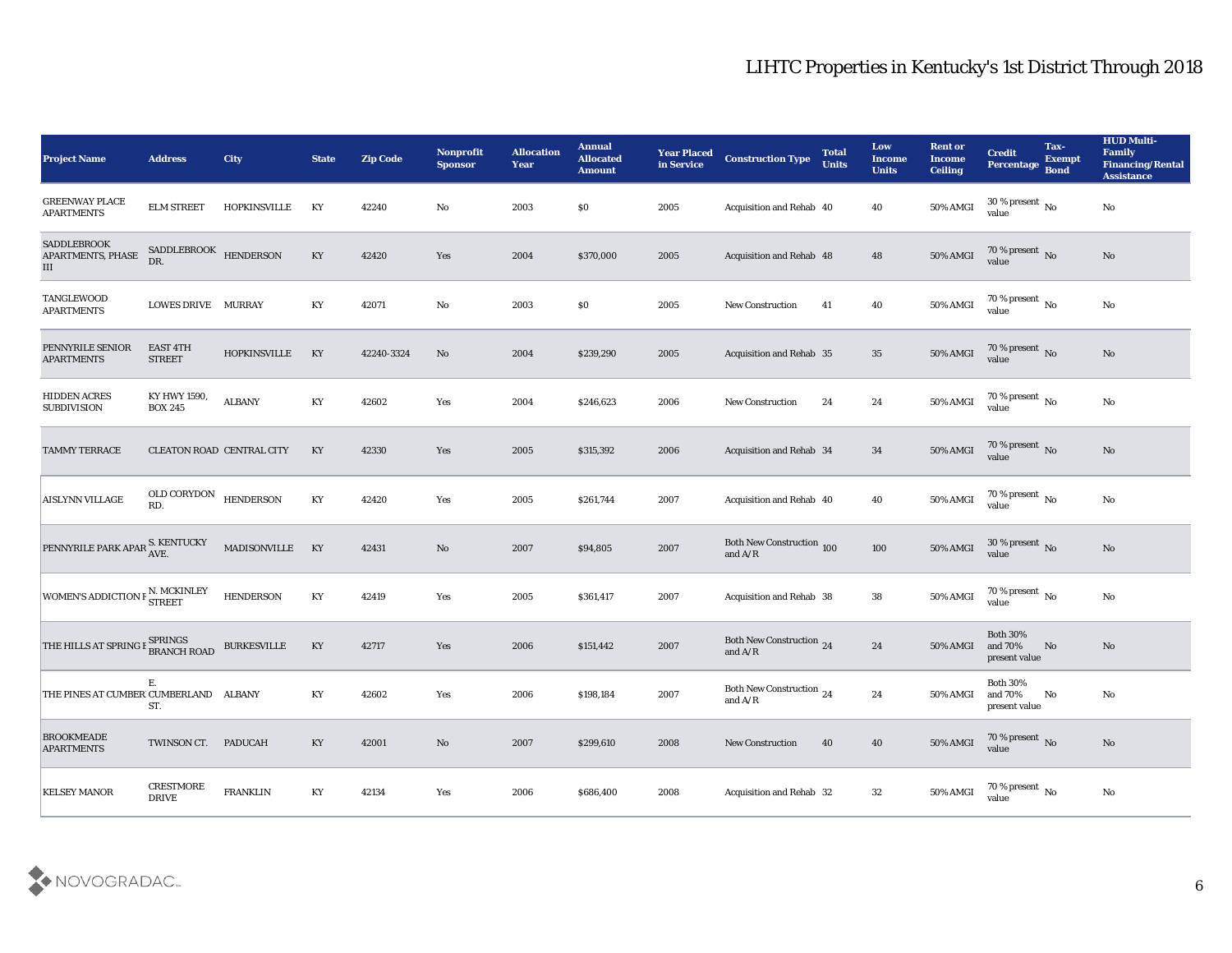| <b>Project Name</b>                                        | <b>Address</b>                                   | <b>City</b>         | <b>State</b>           | <b>Zip Code</b> | Nonprofit<br><b>Sponsor</b> | <b>Allocation</b><br><b>Year</b> | <b>Annual</b><br><b>Allocated</b><br><b>Amount</b> | <b>Year Placed</b><br>in Service | <b>Construction Type</b> | <b>Total</b><br><b>Units</b> | Low<br><b>Income</b><br><b>Units</b> | <b>Rent or</b><br><b>Income</b><br><b>Ceiling</b> | <b>Credit</b><br>Percentage                 | Tax-<br><b>Exempt</b><br><b>Bond</b> | <b>HUD Multi-</b><br>Family<br><b>Financing/Rental</b><br><b>Assistance</b> |
|------------------------------------------------------------|--------------------------------------------------|---------------------|------------------------|-----------------|-----------------------------|----------------------------------|----------------------------------------------------|----------------------------------|--------------------------|------------------------------|--------------------------------------|---------------------------------------------------|---------------------------------------------|--------------------------------------|-----------------------------------------------------------------------------|
| TRILOGY CENTER FOR TRILOGY<br><b>WOMEN</b>                 | <b>AVENUE</b>                                    | <b>HOPKINSVILLE</b> | KY                     | 42240           | No                          | 2007                             | \$858,000                                          | 2008                             | Acquisition and Rehab 38 |                              | 38                                   | <b>50% AMGI</b>                                   | 70 % present No<br>value                    |                                      | No                                                                          |
| <b>JOSHUA PLACE</b>                                        | CRESTMORE<br><b>DRIVE</b>                        | <b>FRANKLIN</b>     | KY                     | 42134           | Yes                         | 2006                             | \$520,000                                          | 2008                             | Acquisition and Rehab 24 |                              | 24                                   | 50% AMGI                                          | 70 % present $\,$ No $\,$<br>value          |                                      | No                                                                          |
| <b>ST. JOSEPH</b><br><b>COMMUNITY</b><br><b>APARTMENTS</b> | THIRD STREET HENDERSON                           |                     | KY                     | 42420           | Yes                         | 2007                             | \$385,000                                          | 2009                             | Acquisition and Rehab 34 |                              | 34                                   | 50% AMGI                                          | 70 % present No<br>value                    |                                      | No                                                                          |
| <b>ALBANY COMMONS</b><br><b>APARTMENTS</b>                 | ALBANY<br><b>COMMONS</b><br><b>STREET</b>        | <b>ALBANY</b>       | KY                     | 40602           | No                          | 2008                             | \$1,864,263                                        | 2010                             | Acquisition and Rehab 24 |                              | $\bf{0}$                             | 50% AMGI                                          | 70 % present $\,$ No $\,$<br>value          |                                      | $\rm No$                                                                    |
| <b>EDMONTON SENIOR</b><br><b>APTS</b>                      | <b>MUNCIE CT</b>                                 | <b>EDMONTON</b>     | KY                     |                 | No                          | 2008                             | \$153,800                                          | 2010                             | New Construction         | 24                           | 24                                   | <b>50% AMGI</b>                                   | <b>Both 30%</b><br>and 70%<br>present value | No                                   | No                                                                          |
| <b>TAYLOR COUNTY</b><br>COMMUNITY HOPE                     | <b>HIESTAND</b><br><b>FARM ROAD</b>              | CAMPBELLSVILLE KY   |                        | 42718           | Yes                         | 2006                             | \$364,000                                          | 2010                             | Acquisition and Rehab 38 |                              | 38                                   | 50% AMGI                                          | 70 % present $\,$ No $\,$<br>value          |                                      | No                                                                          |
| <b>WALNUT FOREST</b><br><b>APARTMENTS</b>                  | MORGANTOWN FRANKLIN<br><b>ROAD</b>               |                     | $\mathbf{K}\mathbf{Y}$ | 42134           | Yes                         | 2008                             | \$1,823,638                                        | 2010                             | Acquisition and Rehab 48 |                              | 48                                   | <b>50% AMGI</b>                                   | <b>Both 30%</b><br>and 70%<br>present value | No                                   | No                                                                          |
| ELOISE FULLER PHASE WEST SOUTH<br>П                        | <b>STREET</b>                                    | <b>MAYFIELD</b>     | KY                     | 42066           | Yes                         | 2010                             | \$248,864                                          | 2011                             | <b>New Construction</b>  | 15                           | 15                                   | 50% AMGI                                          | 70 % present $\,$ No $\,$<br>value          |                                      | No                                                                          |
| FULTON MANOR APTS 1109 MIDDLE<br><b>PHASE I</b>            | $\mathbf{R}\mathbf{D}$                           | <b>FULTON</b>       | KY                     | 42041           | $\mathbf{N}\mathbf{o}$      | 1990                             | \$0                                                | 2011                             | <b>New Construction</b>  | 14                           | 14                                   | 50% AMGI                                          | <b>Both 30%</b><br>and 70%<br>present value | No                                   | No                                                                          |
| FULTON MANOR II<br><b>APARTMENTS</b>                       | MIDDLE ROAD FULTON                               |                     | KY                     | 42041           | No                          | 2010                             | \$200,748                                          | 2011                             | <b>New Construction</b>  | 14                           | 14                                   | 50% AMGI                                          | <b>Both 30%</b><br>and 70%<br>present value | No                                   | No                                                                          |
| <b>WARM RESIDENCES</b>                                     | <b>NORTH</b><br><b>MCKINLEY</b><br><b>STREET</b> | <b>HENDERSON</b>    | KY                     | 42420           | No                          | 2008                             | \$8,276,858                                        | 2011                             | <b>New Construction</b>  | 32                           | $\bf{0}$                             | <b>50% AMGI</b>                                   | 70 % present No<br>value                    |                                      | No                                                                          |
| <b>CROFTON MANOR</b><br><b>APARTMENTS</b>                  | OLD<br>MADISONVILLE CROFTON<br><b>ROAD</b>       |                     | $\mathbf{K}\mathbf{Y}$ | 42217           | $\mathbf {No}$              | 2010                             | \$330,922                                          | 2011                             | New Construction         | 24                           | 24                                   | 50% AMGI                                          | $70\,\%$ present $\,$ No value              |                                      | $\mathbf{No}$                                                               |
| <b>FULTON MANOR I</b><br><b>APARTMENTS</b>                 | MIDDLE ROAD FULTON                               |                     | $\mathbf{K}\mathbf{Y}$ | 42041           | No                          | 2010                             | \$325,184                                          | 2011                             | <b>New Construction</b>  | 24                           | 24                                   | <b>50% AMGI</b>                                   | <b>Both 30%</b><br>and 70%<br>present value | No                                   | No                                                                          |

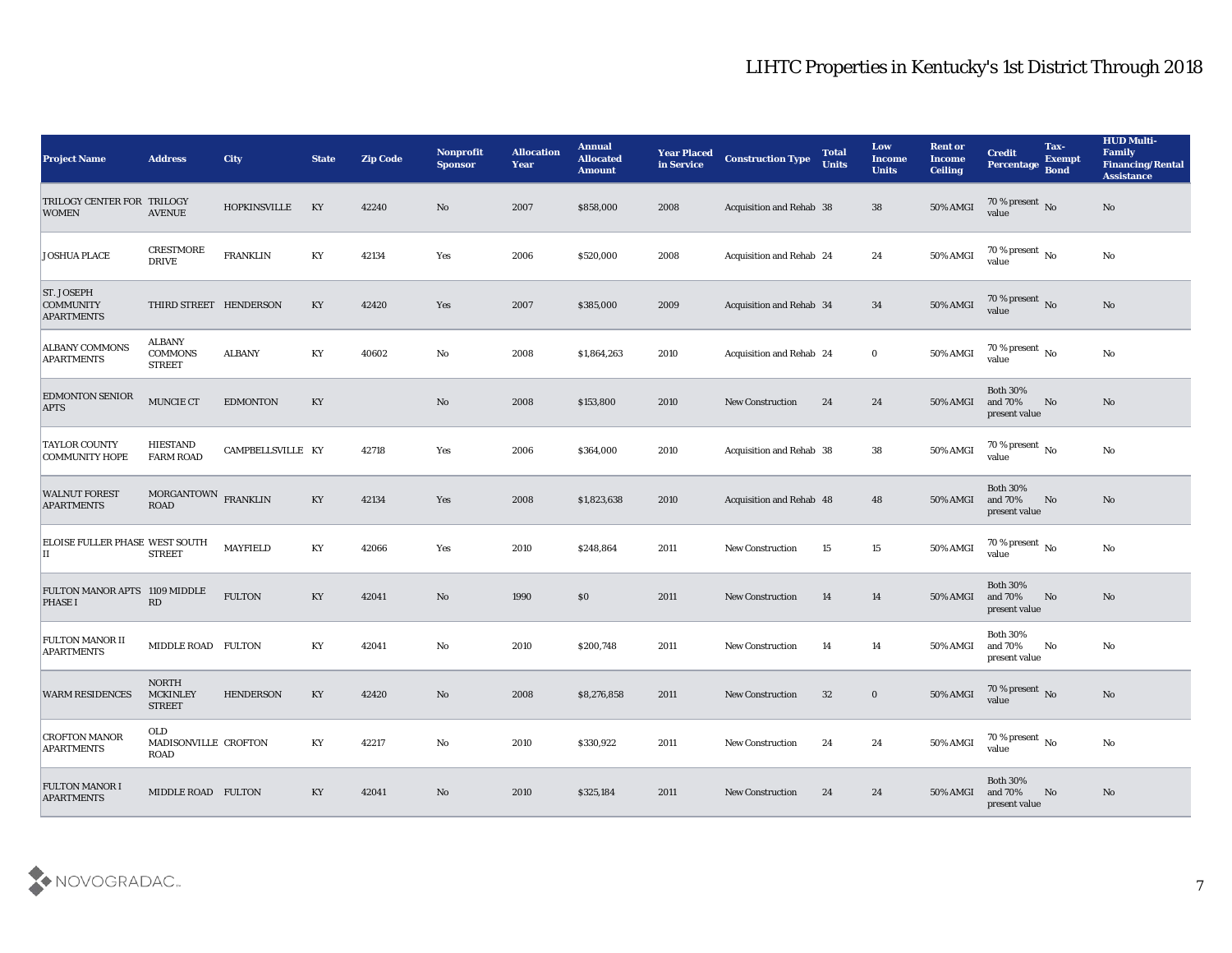| <b>Project Name</b>                       | <b>Address</b>                                | City                            | <b>State</b> | <b>Zip Code</b> | Nonprofit<br><b>Sponsor</b> | <b>Allocation</b><br><b>Year</b> | <b>Annual</b><br><b>Allocated</b><br><b>Amount</b> | <b>Year Placed</b><br>in Service | <b>Construction Type</b>        | <b>Total</b><br><b>Units</b> | Low<br><b>Income</b><br><b>Units</b> | <b>Rent or</b><br><b>Income</b><br><b>Ceiling</b> | <b>Credit</b><br>Percentage                 | Tax-<br><b>Exempt</b><br><b>Bond</b> | <b>HUD Multi-</b><br>Family<br><b>Financing/Rental</b><br><b>Assistance</b> |
|-------------------------------------------|-----------------------------------------------|---------------------------------|--------------|-----------------|-----------------------------|----------------------------------|----------------------------------------------------|----------------------------------|---------------------------------|------------------------------|--------------------------------------|---------------------------------------------------|---------------------------------------------|--------------------------------------|-----------------------------------------------------------------------------|
| HICKMAN MANOR I<br><b>APARTMENTS</b>      | <b>HIGHWAY 125</b>                            | HICKMAN                         | KY           | 42050           | No                          | 2010                             | \$325,968                                          | 2011                             | <b>New Construction</b>         | 24                           | 24                                   | 50% AMGI                                          | <b>Both 30%</b><br>and 70%<br>present value | No                                   | No                                                                          |
| HICKMAN MANOR II<br><b>APARTMENTS</b>     | <b>HWY 125</b>                                | <b>HICKMAN</b>                  | KY           | 42050           | No                          | 2010                             | \$226,476                                          | 2011                             | <b>New Construction</b>         | 16                           | 16                                   | 50% AMGI                                          | <b>Both 30%</b><br>and 70%<br>present value | No                                   | No                                                                          |
| <b>QUAD COUNTY</b><br>HOUSING, LLC        | FT. CAMPBELL<br><b>BLVD</b>                   | <b>HOPKINSVILLE</b>             | KY           | 42240           | Yes                         | 2008                             | \$2,557,800                                        | 2011                             | New Construction                | 14                           | $\bf{0}$                             | 50% AMGI                                          | 70 % present $\,$ No $\,$<br>value          |                                      | No                                                                          |
| <b>JAMES VILLAGE</b><br><b>TOWNHOMES</b>  | EAST 21ST<br><b>STREET</b>                    | <b>HOPKINSVILLE</b>             | KY           | 42240           | No                          | 2010                             | \$732,923                                          | 2012                             | <b>New Construction</b>         | 48                           | 48                                   | <b>50% AMGI</b>                                   | $70\,\%$ present $\,$ No value              |                                      | $\mathbf{N}\mathbf{o}$                                                      |
| <b>ELIZABETH LODGE</b>                    | <b>ELIZABETH</b><br><b>DRIVE</b>              | <b>COLUMBIA</b>                 | KY           | 42728           | No                          | Insufficient<br>Data             | \$998,010                                          | 2012                             | Acquisition and Rehab 32        |                              | 32                                   | 50% AMGI                                          | 70 % present $\,$ No $\,$<br>value          |                                      | No                                                                          |
| <b>SCHOLAR HOUSE OF</b><br><b>PADUCAH</b> | <b>OLD NORTH</b><br><b>FRIENDSHIP</b><br>ROAD | <b>PADUCAH</b>                  | KY           | 42001           | No                          | Insufficient<br>Data             | \$936,000                                          | 2012                             | Acquisition and Rehab 48        |                              | 48                                   | <b>50% AMGI</b>                                   | $70\,\%$ present $\,$ No value              |                                      | No                                                                          |
| <b>SHILOH APARTMENTS</b>                  | WINDING<br><b>CREEK ROAD</b>                  | <b>MADISONVILLE</b>             | KY           | 42431           | No                          | 2011                             | \$361,540                                          | 2012                             | Acquisition and Rehab 24        |                              | 24                                   | 50% AMGI                                          | <b>Both 30%</b><br>and 70%<br>present value | No                                   | No                                                                          |
| CLARKTOWN LANDING GLASS AVE.              |                                               | <b>HOPKINSVILLE</b>             | KY           | 42240           | No                          | Insufficient<br>Data             | \$500,000                                          | 2013                             | Acquisition and Rehab 32        |                              | 32                                   | 50% AMGI                                          | 70 % present No<br>value                    |                                      | $\mathbf{N}\mathbf{o}$                                                      |
| <b>FOSTER SENIOR</b><br><b>HOMES</b>      |                                               | W. 7TH STREET HOPKINSVILLE      | KY           | 42240           | No                          | Insufficient<br>Data             | \$1,206,686                                        | 2013                             | Acquisition and Rehab 32        |                              | 32                                   | 50% AMGI                                          | 70 % present $\sqrt{\ }$ No<br>value        |                                      | No                                                                          |
| <b>GLEN ABBEY</b><br><b>CROSSING</b>      |                                               | PEYTON CIRCLE DAWSON SPRINGS KY |              | 42408           | No                          | Insufficient<br>Data             | \$1,378,320                                        | 2013                             | Acquisition and Rehab 24        |                              | 24                                   | 50% AMGI                                          | <b>Both 30%</b><br>and 70%<br>present value | No                                   | No                                                                          |
| MAPLEWOOD OF<br><b>SACRAMENTO</b>         | ROSS STREET SACRAMENTO                        |                                 | KY           | 42372           | No                          | 2012                             | \$194,330                                          | 2013                             | <b>Acquisition and Rehab 12</b> |                              | 12                                   | 50% AMGI and 70%                                  | <b>Both 30%</b><br>$\,$ present value       | No                                   | No                                                                          |
|                                           |                                               |                                 |              |                 |                             |                                  |                                                    |                                  |                                 |                              |                                      |                                                   |                                             |                                      |                                                                             |
| 102 Projects Reported                     |                                               |                                 |              |                 |                             |                                  | \$35,144,135                                       |                                  |                                 | 2,783                        | 2,688                                |                                                   |                                             |                                      |                                                                             |